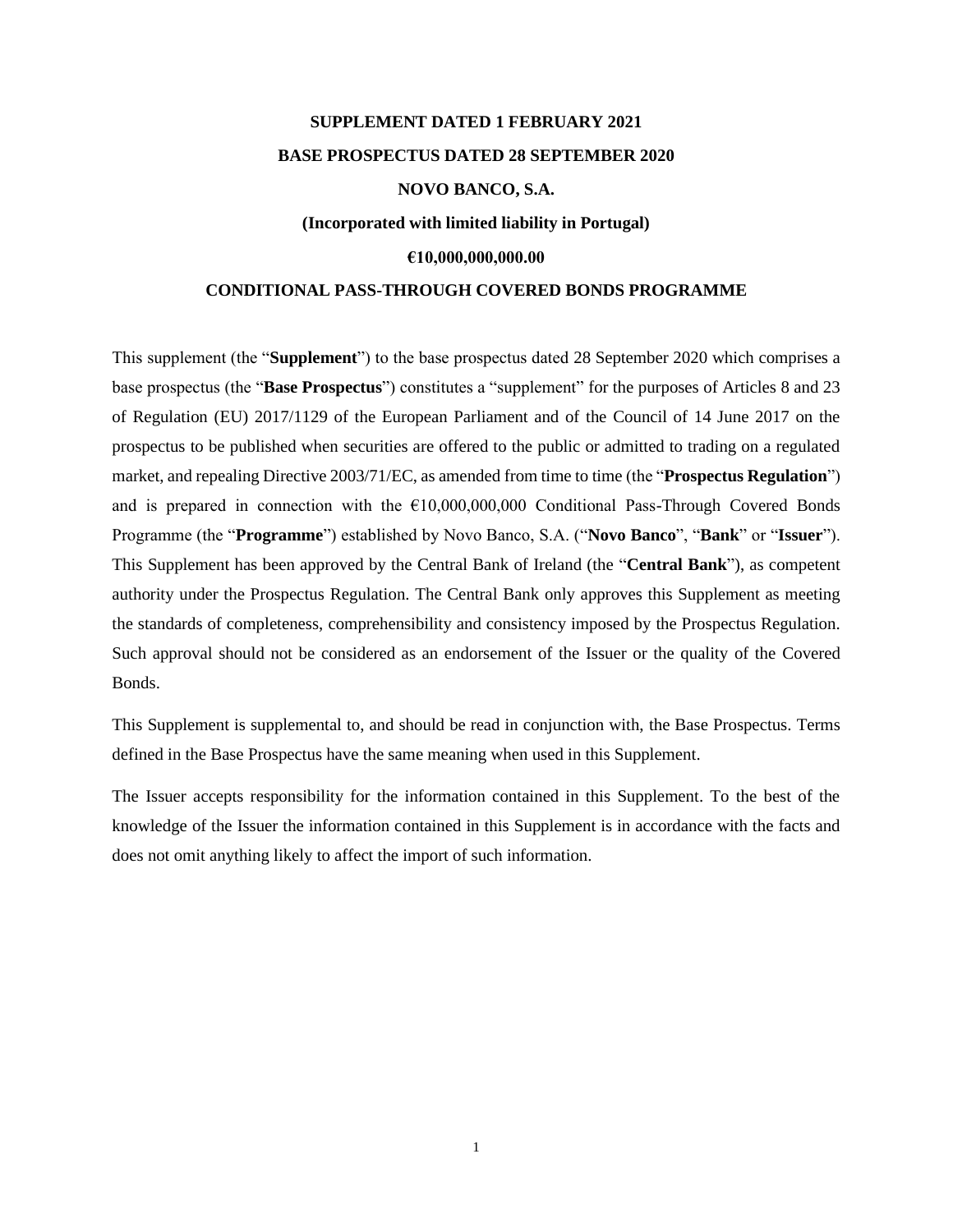#### **I. PURPOSE OF THE SUPPLEMENT**

The purpose of this Supplement is (a) to incorporate by reference the Issuer's results presentation and press release regarding its unaudited consolidated condensed financial statements for the nine-month period ended 30 September 2020; and (b) to update the following sections of the Base Prospectus: *(i)* "*Overview of the Covered Bonds*" section; *(ii)* certain risk factors of the "*Risk Factors" section*, *(iii)* the "*Documents Incorporated by Reference*" section, *(iv)* the "*Definitions*" sub-section of the "*Terms and Conditions of the Covered Bonds*" section, *(v)* the "*Common Representative of the Holders of Covered Bonds*" section; *(vi)* the "*Risk Management*", "*Management and Supervisory Corporate Bodies*", "*Supervision and Regulation*" and the "*Recent Developments*" sub-sections in the "*Description of the Issuer and of the NOVO BANCO Group*" section, *(vi)* the "The Portuguese Mortgage Market and the Servicing of the Cover Pool" section; (*vii)* the "*Significant or Material Change*" sub-section in the "*General Information*" section, *(viii)* the "*Definitions*" section and *(ix)* the final pages of the Base Prospectus, as set out below.

# **II. OVERVIEW OF THE COVERED BONDS**

On page 10 of the Base Prospectus, in the section entitled "*Overview of the Covered Bonds*", the text of the sub-paragraph entitled "*Common Representative*" shall be deleted and replaced by the following:

"**Common Representative:** Bondholders, S.L."

# **III. DOCUMENTS INCORPORATED BY REFERENCE**

On 13 November 2020, the Issuer published its results presentation and press release regarding its unaudited consolidated condensed financial statements for the nine-month period ended 30 September 2020. A copy of the Issuer's results presentation and press release regarding its unaudited consolidated condensed financial statements for the nine-month period ended 30 September 2020 has been filed with the Central Bank of Ireland and those documents are incorporated in this Supplement, which is supplemental to, and should be read in conjunction with, the Base Prospectus.

Copies of documents incorporated by reference in the Base Prospectus can be obtained from the registered offices of the Issuer. Documents referred to above can be viewed electronically and free of charge at the Issuer's website:

• Press Release regarding NOVO BANCO Group's unaudited consolidated results for the ninemonth period ended 30 September 2020: <https://www.novobanco.pt/site/cms.aspx?srv=207&stp=1&id=1026789&fext=.pdf>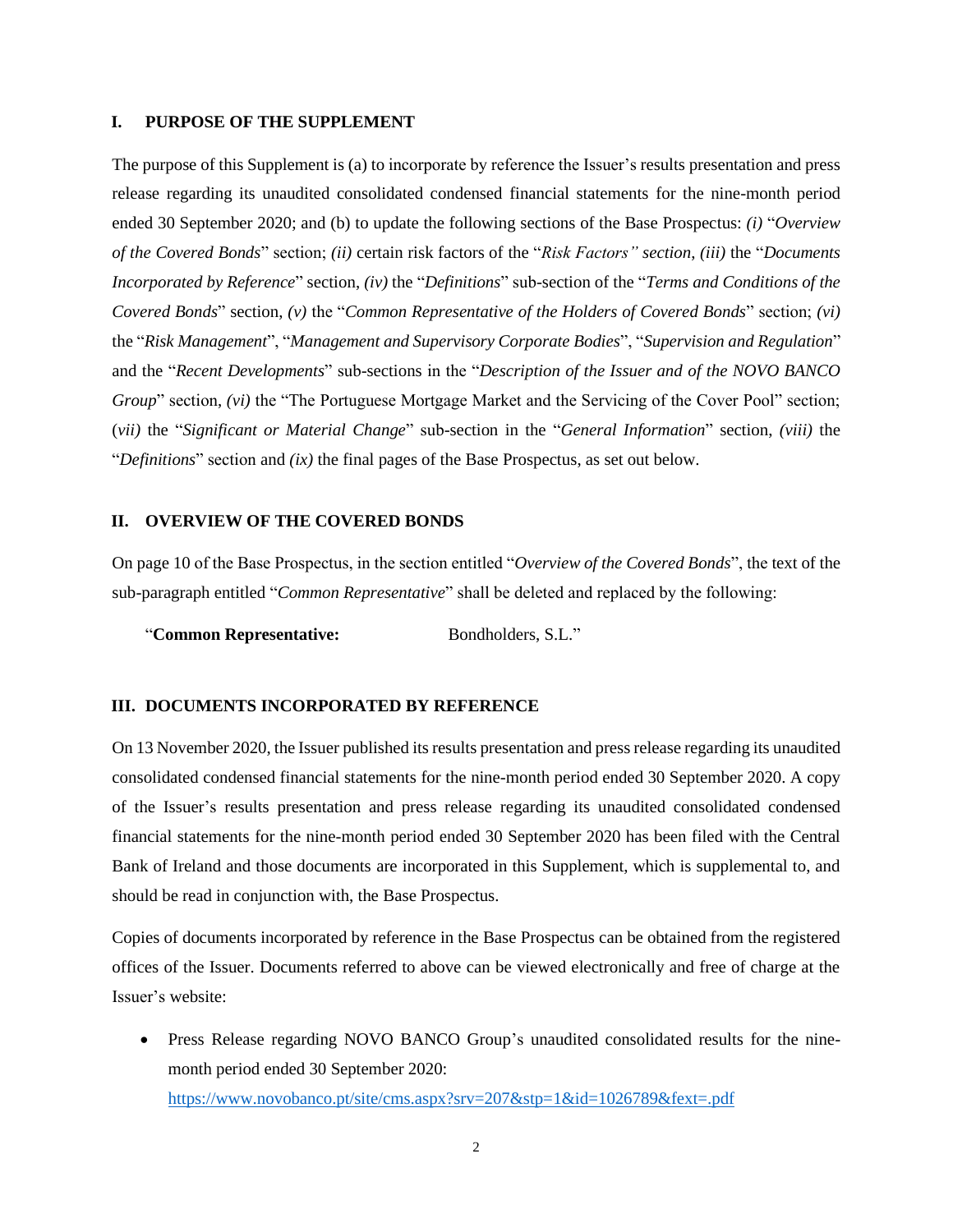• Results presentation regarding NOVO BANCO Group's unaudited consolidated results for the nine-month period ended 30 September 2020: <https://www.novobanco.pt/site/cms.aspx?srv=207&stp=1&id=1026807&fext=.pdf>

#### **IV. RISK FACTORS**

On pages 19 and 20 of the Base Prospectus, in sub-paragraph *"A. Risks relating to the Economic and Financial Environment"* of sub-section *"1. Risks relating to the Issuer"* of the "*Risk Factors*" section, the eighth paragraph in the risk factor entitled "*The NOVO BANCO Group is exposed to the adverse consequences of the Covid-19 pandemic*" shall be deleted and replaced by the following:

"Measures implemented by the Portuguese Government in the context of the pandemic may adversely affect NOVO BANCO's activity. Amongst the measures already adopted by the Portuguese Government which can have an impact on NOVO BANCO is a moratorium on loan payments (capital and/or interest), implemented by Decree-Law No. 10-J/2020, of 26 March, initially until 30 September 2020 and since subject to several extensions, with interested entities currently being able to request access to the moratorium until 31 March 2021 for a maxium period of 9 months from the date of the notice of adherence (following the approval of Decree-Law 107/2020, of 31 December 2020) (which, for the avoidance of doubt, does not imply a cancellation or pardon of any amounts). The moratorium is available for individuals (in particular, borrowers and entrepreneurs ("*empresários em nome individual*")) and companies (except for companies in the financial sector, besides certain third sector entities who can also adhere), depending on the fulfillment of certain conditions and, as such, may also be requested by borrowers whose loans are included in the Cover Pool. Decree-Law No. 10-J/2020, of 26 March, as amended, also foresees the granting of guarantees by the Portuguese State, including to non-financial corporate entities, subject to certain conditions. For further details on the moratorium on loan payments see "*The Portuguese Mortgage Market and the Servicing of the Cover Pool*" below."

On page 21 of the Base Prospectus, in sub-paragraph *"A. Risks relating to the Economic and Financial Environment"* of sub-section *"1. Risks relating to the Issuer"* of the "*Risk Factors*" section, the second paragraph in the sub-heading "*Relief measures regarding asset quality deterioration and non-performing loans (NPL's)*" of the risk factor entitled "*The NOVO BANCO Group is exposed to the adverse consequences of the Covid-19 pandemic*" shall be deleted and replaced by the following:

"Under the Decree-Law No. 10-J/2020, of 26 March 2020, the Portuguese government approved a sixmonth moratorium on bank loan repayments for households and companies affected by the COVID-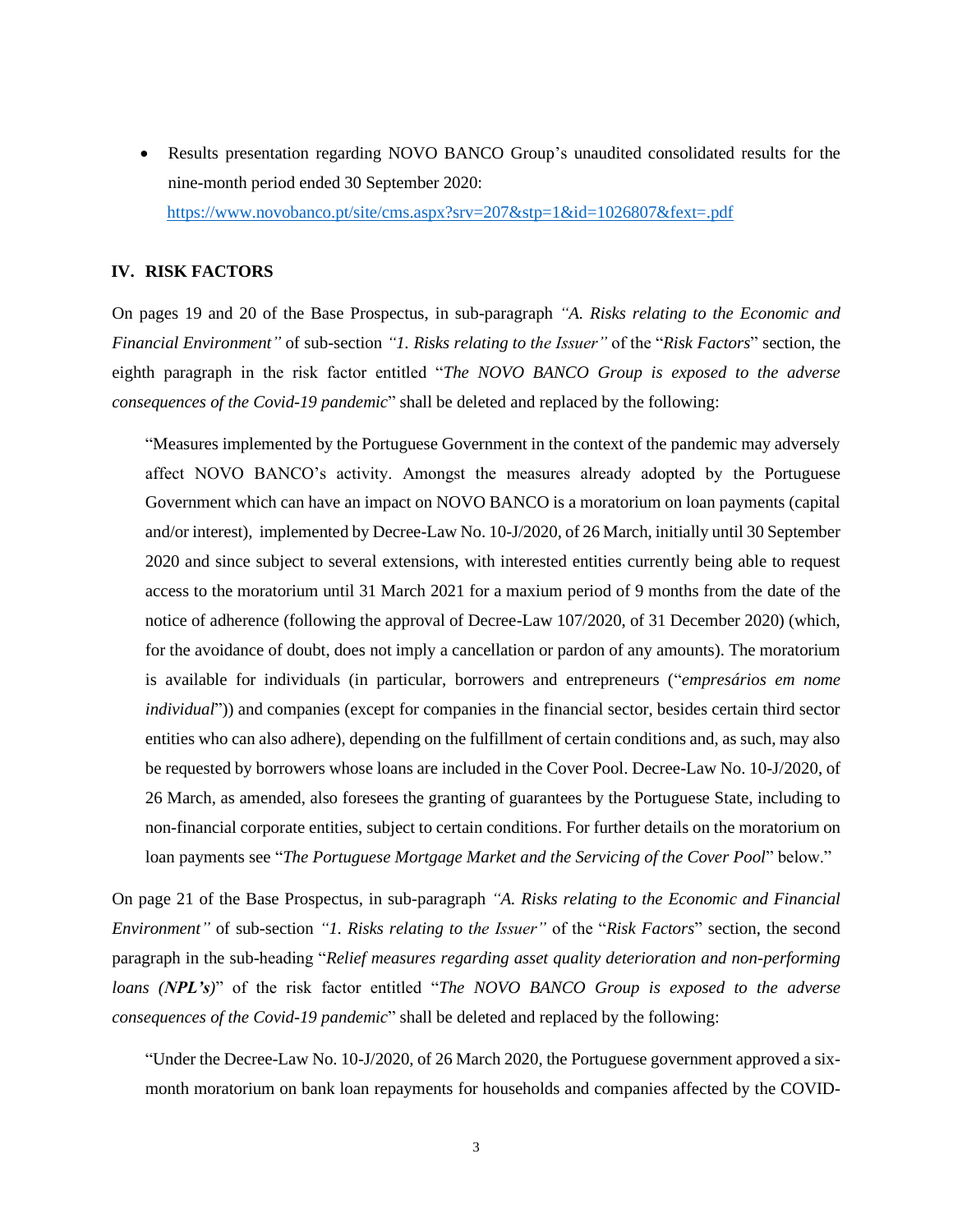19 outbreak. The moratorium has subsequently been subject to several extensions, with interested entities currently being able to request access to the moratorium until 31 March 2021 for a maxium period of 9 months from the date of the notice of adherence (following the approval of Decree-Law 107/2020, of 31 December 2020). The Portuguese Government also launched state-guaranteed credit lines for medium, small and micro enterprises in affected sectors which will be operated through the banking system."

On pages 21 and 22 of the Base Prospectus, in sub-paragraph *"A. Risks relating to the Economic and Financial Environment"* of sub-section *"1. Risks relating to the Issuer"* of the "*Risk Factors*" section, the first paragraph in the sub-heading "*Moratoria on loan repayments*" of the risk factor entitled "*The NOVO BANCO Group is exposed to the adverse consequences of the Covid-19 pandemic*" shall be deleted and replaced by the following:

"Decree-Law No. 10-J/2020, of 26 March 2020, as amended, establishes extraordinary measures for debt protection in the context of the Covid-19 pandemic, to which a range of borrowers may adhere. Moratoria measures include: (i) prohibition of revocation of contracted credit lines and granted loans; (ii) extension of contracts with capital payment at the end of the contract; (iii) suspension of payments in respect of claims which are to be repaid in instalments or in respect of other instalments (and adjustment of the instalments calendar accordingly) and (iv) suspension of interest due during the extension period which will be capitalised into the value of the loan. The moratorium has been subject to several extensions, with interested entities currently being able to request access to the moratorium until 31 March 2021 for a maxium period of 9 months from the date of the notice of adherence (following the approval of Decree-Law 107/2020, of 31 December 2020). Regarding loan moratoria, by the end of June 2020, NOVO BANCO approved operations amounting to €6,800,000,000, comprising more than 38 thousand clients. About 67% of the amount were from companies, 30% related to residential mortgage loans moratorium and the remaining related to consumer loans and other. See also above the risk factor entitled "*The NOVO BANCO Group is exposed to the adverse consequences of the Covid-19 pandemic*". For further details on the moratoria on loan repayments see *"The Portuguese Mortgage Market and the Servicing of the Cover Pool"* below.*"*

On page 30 of the Base Prospectus, in sub-paragraph *"B. Risks relating to the Issuer's Business"* of subsection *"1. Risks relating to the Issuer"* of the "*Risk Factors*" section, the first paragraph in the risk factor entitled "*The Resolution Fund may fail to make or be prevented from making payments under the Contingent Capitalization Agreement ("CCA")*" shall be deleted and replaced by the following: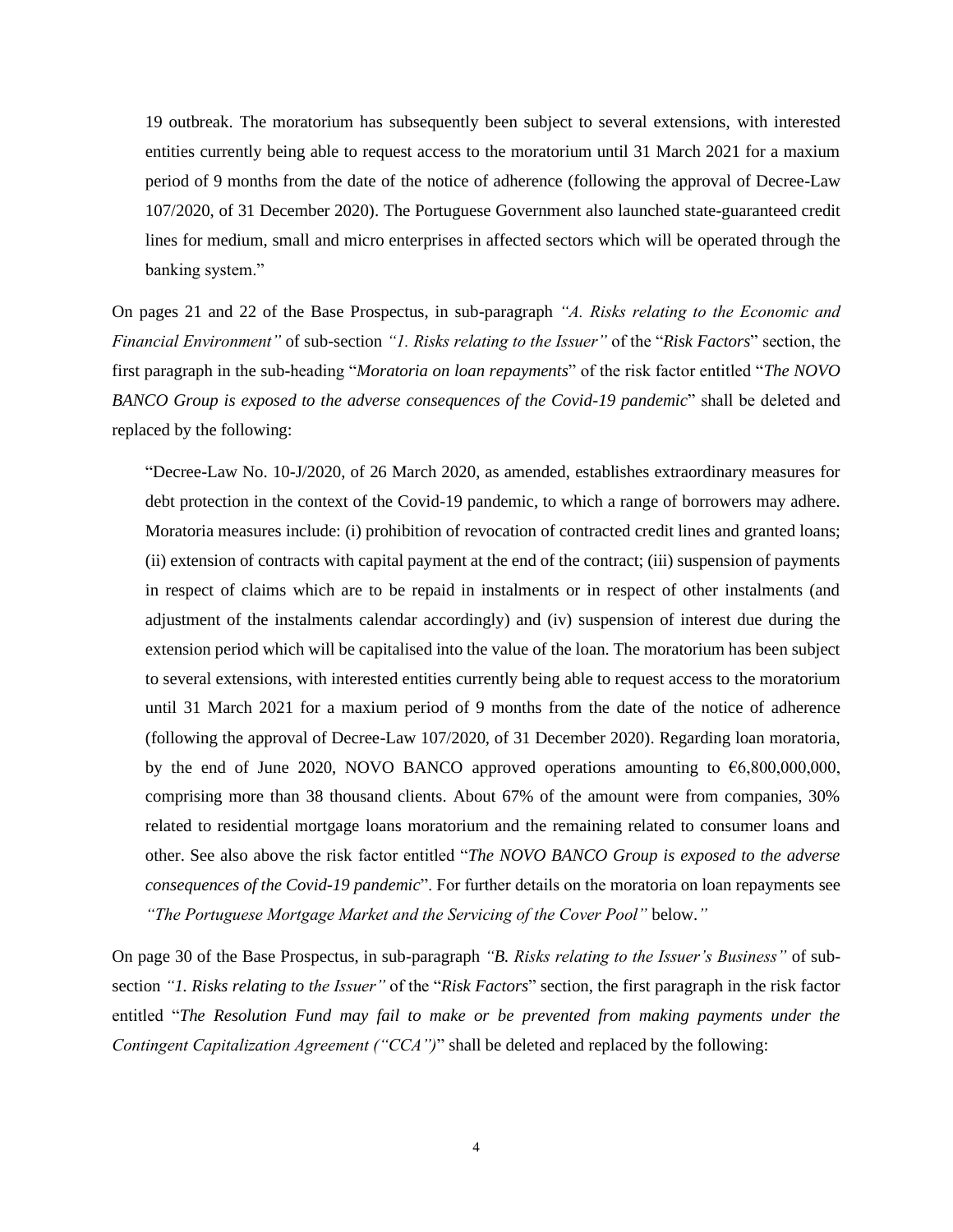"As part of the conditions of the Lone Star Sale, the Resolution Fund and the Issuer have entered into the CCA. Currently there are legal proceedings filed in the Portuguese courts challenging the validity of the CCA and of the obligations of the Resolution Fund in connection with it. The CCA, and consequently, NOVO BANCO, is subject to continuous political and public scrutiny, including as a result of the rules introduced by Law No. 15/2019 of 12 February (on transparency of information concerning granting of credits of significant value and use of public monies), which is the basis for the special audit carried out by Deloitte completed in August 2020 and future audits to be made pursuant to the same regime for each payment made under the CCA. Additionally, the Finance and Budget Committee of the Portuguese Parliament also approved an audit to be made by the Court of Auditors ("*Tribunal de Contas*") and a Parliamentary Committee of Inquiry to assess, amongst others, management acts performed by NOVO BANCO in the context of the CCA and the compliance of the obligations of the Resolution Fund in connection with it. Recently, in the context of the approval of the State Budget for 2021, the Portuguese Parliament decided to withdraw the authorization for the Portuguese Resolution Fund to transfer further funds to NOVO BANCO under the CCA and resolved afterwards a recommendation for the government not to make payments until an audit is concluded. Although the Resolution Fund has not been legally prevented to make payments under the CCA, the impact of such approval is still to be determined and the approval of such proposal has created uncertainties, from a legal and political perspective, around the next capital call of the CCA.

Any court decision that considers the CCA illegal, void or otherwise invalid, in whole or in part, or any decision or law that prevents, directly or indirectly, the Resolution Fund from financing and particularly that prevents or conditionsthe Resolution Fund from making any payments under the CCA may have a significant effect on the Group and its financial position, including as a result of any required repayment of funds already disbursed under the CCA. For further details on proceedings relating to the sale of NOVO BANCO see *Tax, Legal and Accounting Risks* - *Risks related to Legal Proceedings - Proceedings Relating to the sale of Novo Banco* and *Description of the Issuer and of the NOVO BANCO Group - Legal, Administrative and Arbitration Proceedings – Proceedings relating to the Sale of Novo Banco*.*"*

On page 40 of the Base Prospectus, in the sub-paragraph *"B. Risks relating to the Issuer's Business"* of sub-section *"1. Risks relating to the Issuer"* of the "*Risk Factors*" section, the third paragraph of the risk factor entitled *"NOVO BANCO's activity is subject to reputational risks"* shall be deleted and replaced as follows:

"Furthermore, the continuous political and public scrutiny which NOVO BANCO is subject to, including as a result of the several audits and inquiries in course, may materially affect the reputation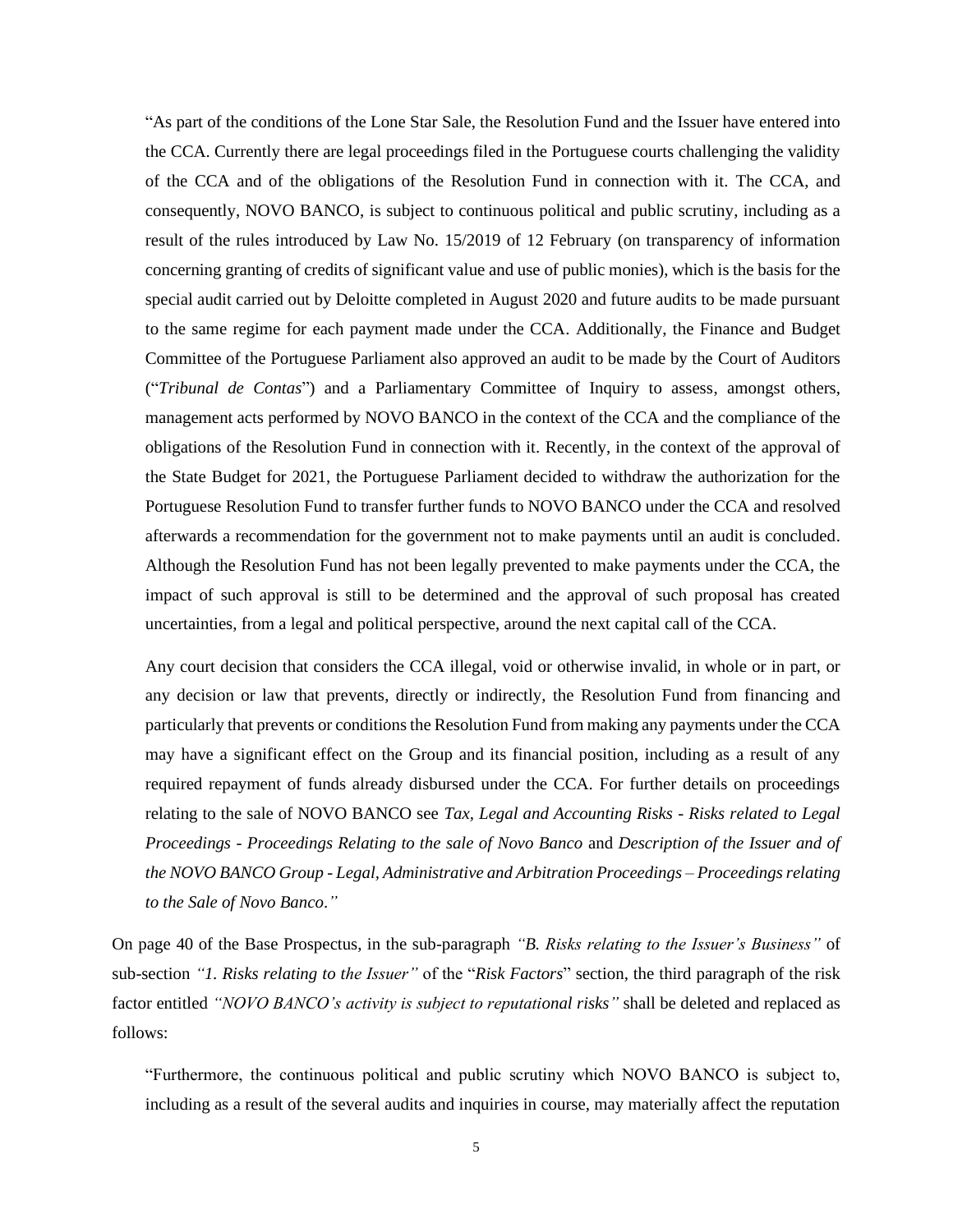of NOVO BANCO, its market perception and its business activities. For further details on the recent audits and public scrutiny see *"Risks Relating to the Issuer* - *Risks relating to the Issuer's Business*".

# **V. TERMS AND CONDITIONS OF THE COVERED BONDS**

On page 102 of the Base Prospectus, in the sub-section entitled "*Definitions*" of the section entitled "*Terms and Conditions of the Covered Bonds*", the text of the fifth paragraph relating to the definition of "Common Representative" shall be deleted and replaced by the following:

" "**Common Representative**" means Bondholders, S.L., in its capacity as representative of the holders of the Covered Bonds pursuant to Article 14 of the Covered Bonds Law in accordance with the Terms and Conditions and the terms of the Common Representative Appointment Agreement, having its registered office at Avenida de Francia 17, A, 1 46023 Valencia (Spain)."

# **VI. COMMON REPRESENTATIVE OF THE HOLDERS OF THE COVERED BONDS**

On page 116 of the Base Prospectus, in the section entitled "*Common Representative of the Holders of the Covered Bonds*" the first sentence of the first paragraph shall be deleted and replaced by the following:

"Bondholders, S.L., with registered office at Avenida de Francia 17, A, 1 46023 Valencia (Spain), having been appointed by resolution of the general meeting of holders of outstanding Covered Bonds issued under the Programme dated 27 November 2020 to represent the holders of Covered Bonds pursuant to Article 14 of the Covered Bonds Law and in accordance with the Terms and Conditions of the Covered Bonds and the terms of the Common Representative Appointment Agreement, is the current Common Representative of the holders of any Covered Bonds issued or to be issued under the Programme."

On page 116 of the Base Prospectus, the third paragraph in the section entitled "*Common Representative of the Holders of the Covered Bonds*" shall be deleted.

#### **VII. DESCRIPTION OF THE ISSUER AND OF THE NOVO BANCO GROUP**

On pages 145 and 146 of the Base Prospectus, in sub-section "*I. Risk Management*" of the "*Description of the Issuer and of the NOVO BANCO Group*" section, the last paragraph of page 145 shall be deleted and replaced as follows: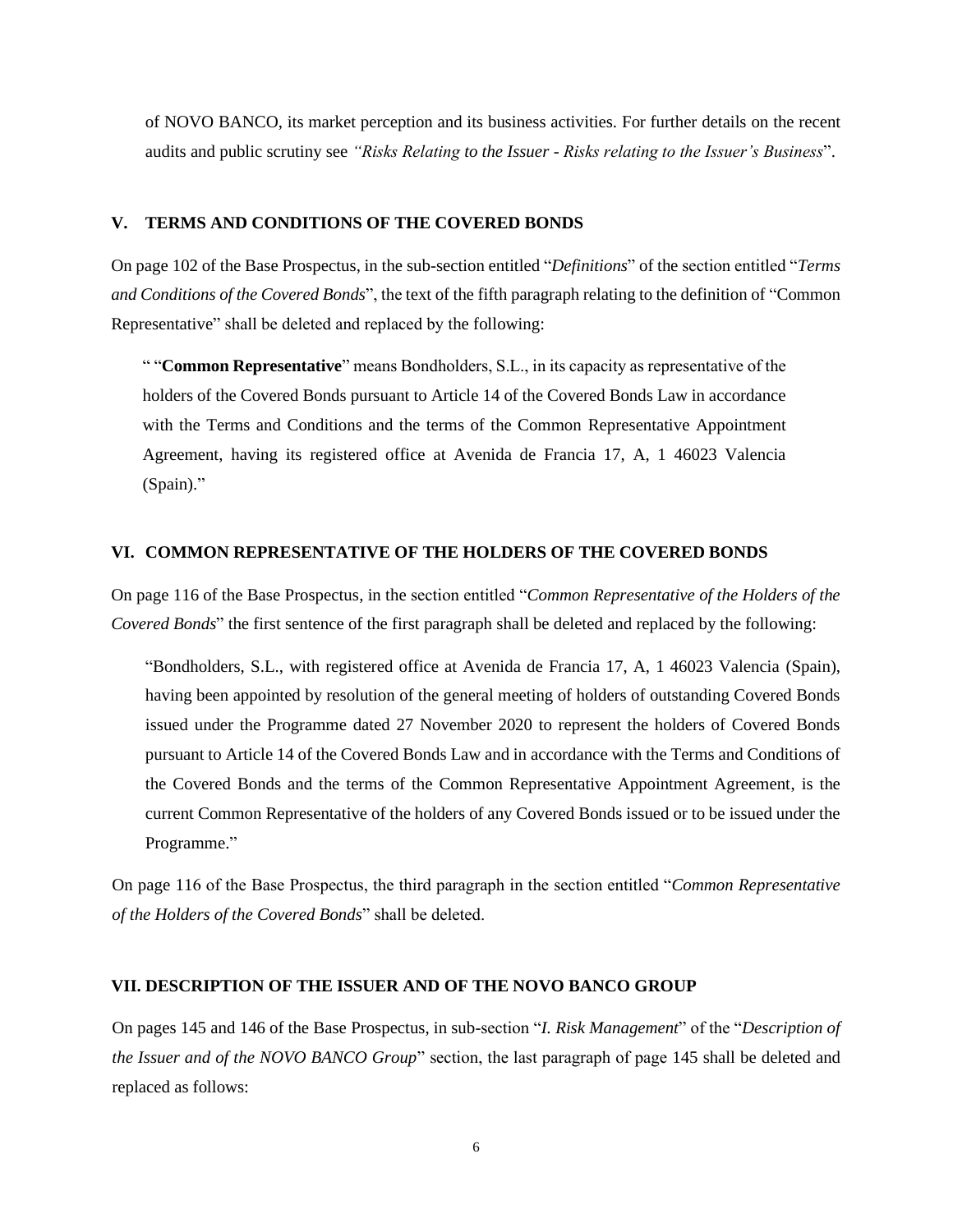"The Portuguese Government announced a package that includes several lines of financing, totaling  $\epsilon$  6.2 billion of State loan guarantees, particularly aimed at the sectors of tourism, restaurants, textiles, clothing, footwear and the wood sector, as well as the establishment of a 6 month moratorium for companies affected in their activity by the impacts of Covid-19 and for national residents customers with acquisition of their own and permanent housing mortgage loans. The moratorium has been subject to several extensions, with interested entities currently being able to request access to the moratorium until 31 March 2021 for a maxium period of 9 months from the date of the notice of adherence (following the approval of Decree-Law 107/2020, of 31 December 2020. It also launched an EUR 400 million subsidised credit line to support firms, mainly SMEs, already fully used; EUR 5.2 billion tax relief (e.g. possibility of tax payments in installments, firms and independent workers); EUR 1 billion social contribution relief (reduction and partial deferrals); acceleration of Government payments to firms; acceleration of "Portugal 2020" payments; and 12- month postponement of companies' reimbursements of "QREN" and "Portugal 2020" subsidies. Principal and interest payments due to banks and other financial institutions are suspended for those individuals and firms impacted by the Covid-19 crisis (e.g. firms closed as a result of lockdown measures, unemployed due to layoff measures, quarantines, family assistance). Firms can only apply if fully complying with debt obligations before the crisis. The Government estimates an impact of EUR 20 bn."

On pages 149 to 158 of the Base Prospectus, in sub-section "*L. Management and Supervisory Corporate Bodies*" of the "*Description of the Issuer and of the NOVO BANCO Group*" section, the following amendments shall be inserted:

*(i)* On page 153 of the Base Prospectus, the following shall be inserted at the end of the fourth paragraph in the sub-paragraph entitled "*Executive Board of Directors*":

"Jorge Freire Cardoso, José Eduardo Bettencourt and Vítor Fernandes resigned from their respective position as members of the Executive Board of Directors, with effect from 30 November 2020. To replace Vítor Fernandes, Andrés Baltar Garcia was appointed by the General and Supervisory Board. On 1 December 2020, following the conclusion of the fit and proper process, Andrés Baltar Garcia started his functions as member of the Executive Board of Directors of NOVO BANCO (Chief Commercial Officer – Corporate) for the 2017-2020 term of office."

*(ii)* On pages 153 and 154 of the Base Prospectus, the table in the sub-paragraph entitled "*Executive Board of Directors*" shall be deleted and replaced by the following: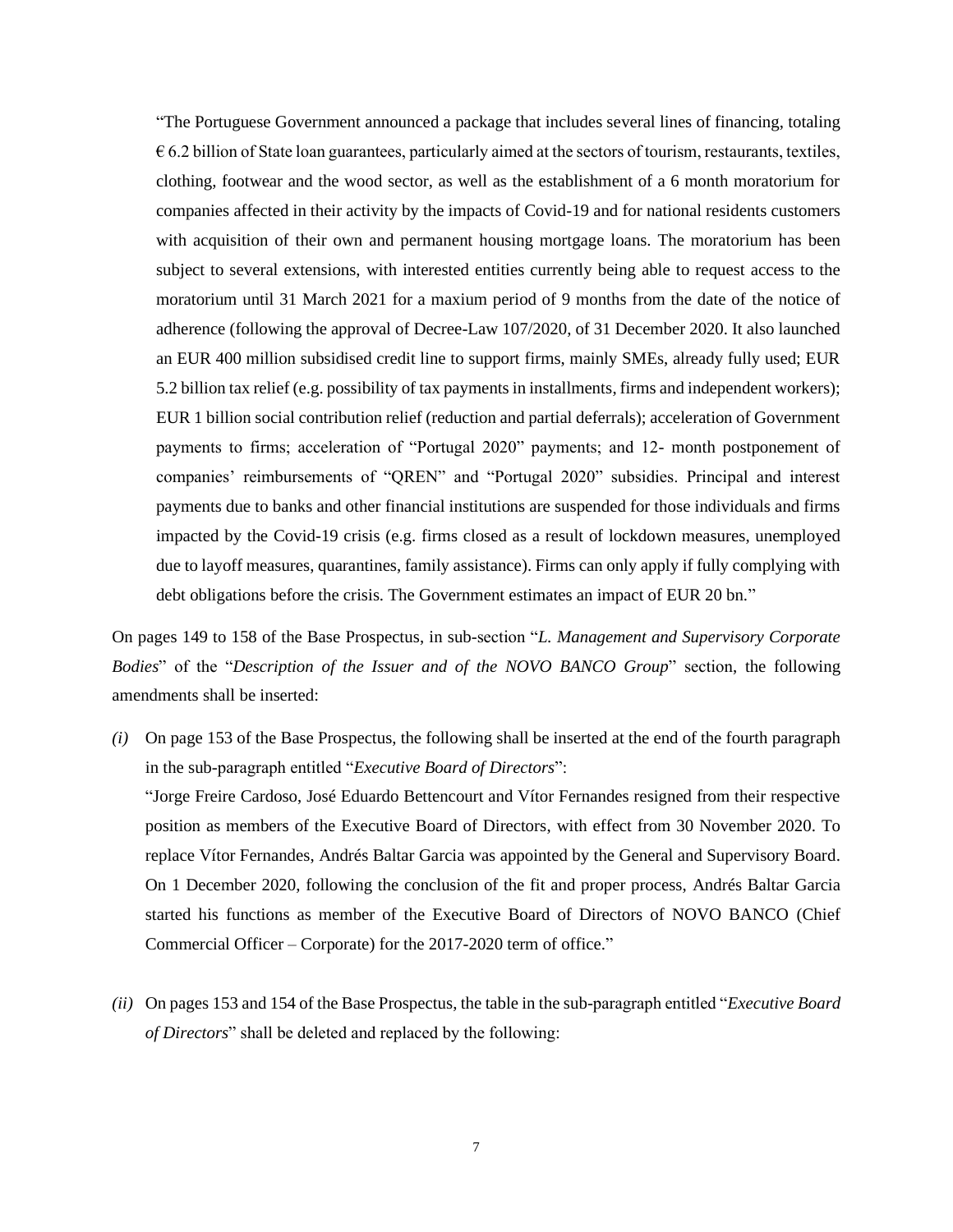| <b>Name</b>                                             | <b>Position</b>                                  | Principal activities outside of the<br>Group                                                                                                                                            |
|---------------------------------------------------------|--------------------------------------------------|-----------------------------------------------------------------------------------------------------------------------------------------------------------------------------------------|
| António Manuel Palma<br>Ramalho                         | <b>Chief Executive</b><br>Officer (CEO)          | Member of the Board of<br>÷.<br>APB<br>Associação<br>$\overline{a}$<br>Portuguesa de Bancos;                                                                                            |
| Andrés Baltar Garcia                                    | Chief Commercial<br>Officer (CCO -<br>Corporate) | - Member of the Board of Câmara<br>Comércio Luso Chinesa<br>Member of the Board of<br>Câmara<br>Comércio<br>Luso<br>Espanhola                                                           |
| Mark Bourke                                             | <b>Chief Financial Officer</b><br>(CFO)          |                                                                                                                                                                                         |
| Luís Miguel Alves<br>Ribeiro                            | Chief Commercial<br>Officer (CCO - Retail)       | Member of the Board of UNICRE $-$<br>Instituição Financeira de Crédito S.A.<br>- Member of the Board of SIBS SGPS<br>S.A.Member of the Board of SIBS<br>Forward Payments Solutions S.A. |
| Luísa Marta Santos<br>Soares da Silva Amaro<br>de Matos | Chief Legal and<br>Compliance Officer<br>(CLCO)  | - Member of the General Council of the<br>Instituto Português de<br>Corporate<br>Governance                                                                                             |
| Rui Miguel Dias<br><b>Ribeiro Fontes</b>                | <b>Chief Risk Officer</b><br>(CRO)               |                                                                                                                                                                                         |

*(iii)* On page 157 of the Base Prospectus, the following shall be inserted at the end of footnote no. 10 in the sub-paragraph entitled "*Monitoring Committee*":

"On 22 October 2020, NOVO BANCO informed that the General Meeting approved the appointment of Miguel Roballo as Member of the Monitoring Committee to join the current term of office (2017- 2020)."

*(iv)* On page 157 of the Base Prospectus, the following shall be inserted at the end of the table in the subparagraph entitled "*Monitoring Committee*":

| Miguel Roballo<br>Member of the<br><b>Monitoring Committee</b> | Manager of the Value Activation Advisory<br>Unipessoal Lda. |
|----------------------------------------------------------------|-------------------------------------------------------------|
|----------------------------------------------------------------|-------------------------------------------------------------|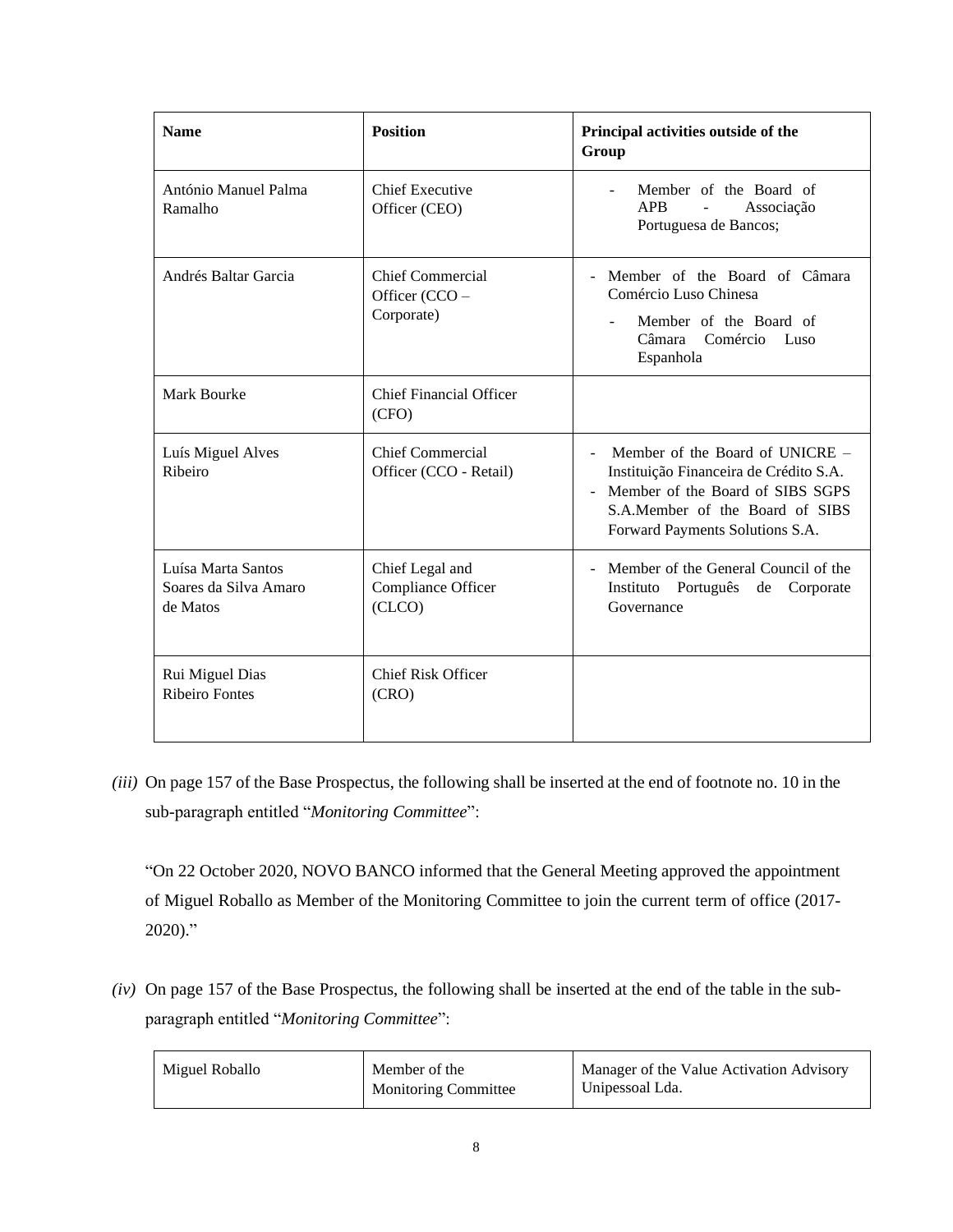On page 177 of the Base Prospectus, in the paragraph entitled "*Portuguese Insurance and Pension Funds Supervisory Authority*" of sub-section "*O. Supervision and Regulation*" of the "*Description of the Issuer and of the NOVO BANCO Group*" section, the last sentence of the first paragraph shall be deleted.

The "*Description of the Issuer and of the NOVO BANCO Group*" section on pages 119 to 188 of the Base Prospectus is further amended by the inclusion of the following paragraphs at the end of "*S. Recent Developments*" sub-section, on page 188 of the Base Prospectus:

"On 8 October 2020, NOVO BANCO informed that, together with its subsidiaries BANCO ELECTRÓNICO DE SERVIÇO TOTAL, S.A. and GNB – GESTÃO DE ATIVOS, SGPS, S.A., signed an agreement for the sale of its 25% shareholding in GNB – Companhia de Seguros, S.A. ("**GNB Seguros**"), a non-life insurance company, for a total consideration of  $E15.9$  million. The equity participation was sold to Crédit Agricole Assurances, S.A., a company of Crédit Agricole Group, which held already the remaining 75% of the share capital of GNB Seguros. This transaction also includes a 22-year agreement between NOVO BANCO and GNB Seguros, to distribute non-life insurance products in Portugal. The sale has an expected positive impact on Income statement, of approximately €6 million. This agreement is an important step forward in NOVO BANCO's divestment strategy of noncore assets whilst focusing in its core banking activity.

On 22 October 2020, NOVO BANCO informed that the General Meeting approved, subject to the authorization of the relevant regulatory authorities, the composition of the General and Supervisory Board for the quadrennium 2021-2024:

- Byron Haynes Chairman;
- Karl-Gerhard Eick Vice-Chairman;
- Donald Quintin;
- Kambiz Nourbakhsh;
- Mark Coker:
- Benjamin Dickgiesser;
- John Herbert;
- Robert A. Sherman;
- Carla Antunes da Silva;
- William Henry Newton (still subject to the fit and proper process).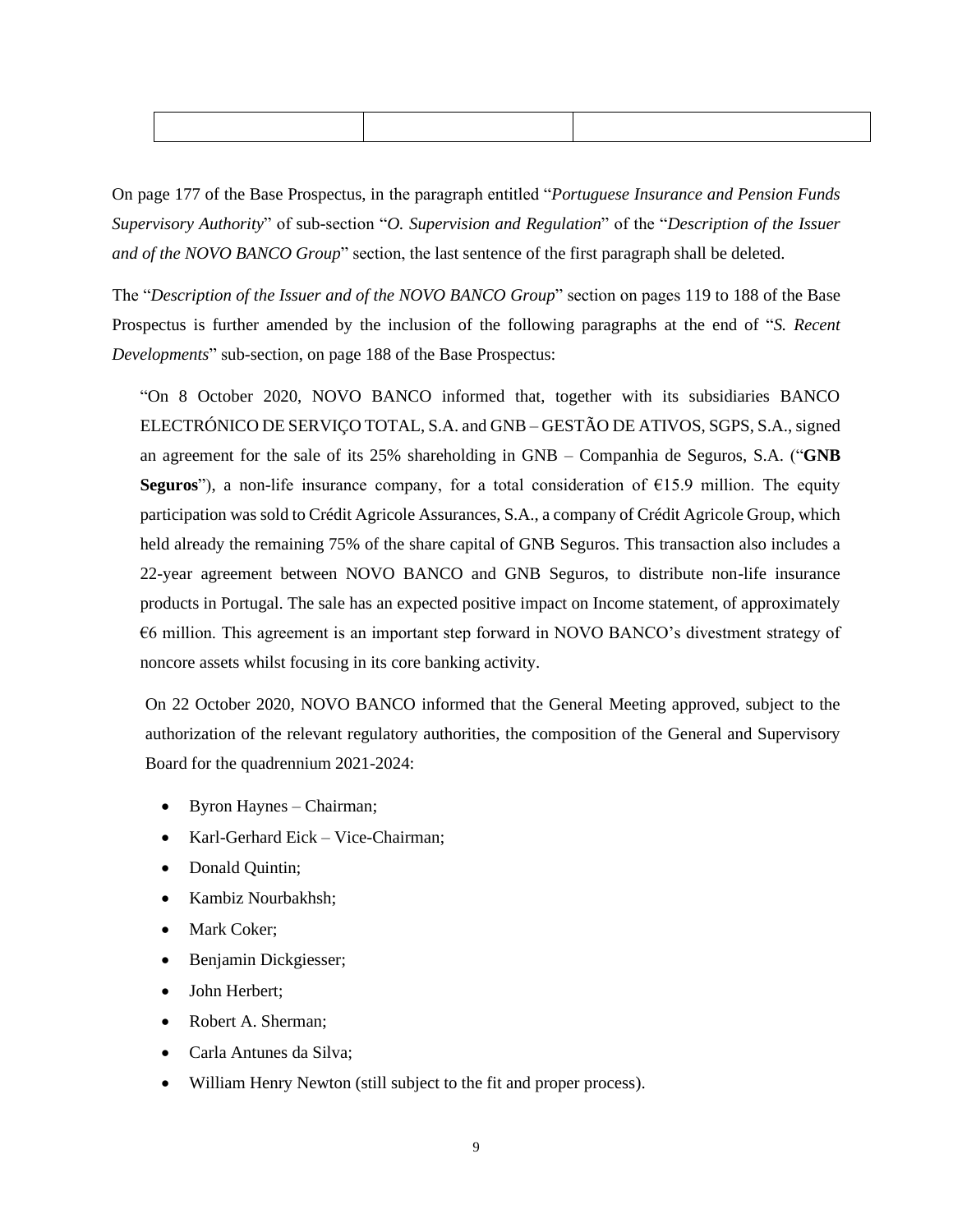The General Meeting also approved the composition of the following corporate and statutory bodies for the quadrennium 2021-2024:

# **Board of the General Meeting**

- Fernando Augusto de Sousa Ferreira Pinto Chairman;
- Magdalena Ivanova Illeva Vice-Chairman;
- Mário Nuno Adegas Secretary

# **Statutory Auditor**

Ernst & Young, Audit & Associados – SROC, S.A., registered in CMVM under number 20161480 and in OROC under number 178, represented by António Filipe Dias da Fonseca Brás, and by João Carlos Miguel Alves, as alternate statutory auditor.

Additionally, it was approved the appointment of Miguel Roballo as Member of the Monitoring Committee to join the current mandate (2017-2020).

On 22 October 2020, NOVO BANCO also informed that the members of the Executive Board of Directors, Jorge Freire Cardoso, José Eduardo Bettencourt and Vítor Fernandes, had resigned from their respective position, with effect from 30 November 2020, and that, to replace Vítor Fernandes, Andrés Baltar Garcia was appointed by the General and Supervisory Board as a member of the Executive Board of Directors for the current mandate, subject to the authorization of the relevant regulatory authorities.

In addition, the General and Supervisory Board appointed, as members of the Executive Board of Directors for the 2021-2024 quadrennium, and subject to the authorization of the relevant regulatory authorities:

- António Ramalho Chief Executive Officer;
- Luis Ribeiro Chief Commercial Officer (Retail);
- Luísa Soares da Silva Chief Legal and Compliance Officer;
- Mark Bourke Chief Financial Officer;
- Rui Fontes Chief Risk Officer:
- Andrés Baltar Garcia Chief Commercial Officer (Corporate).

On 30 November 2020, following the announcement made on 22 October 2020, NOVO BANCO informed that, at the General Meeting, held on 26 November 2020, were approved the members of the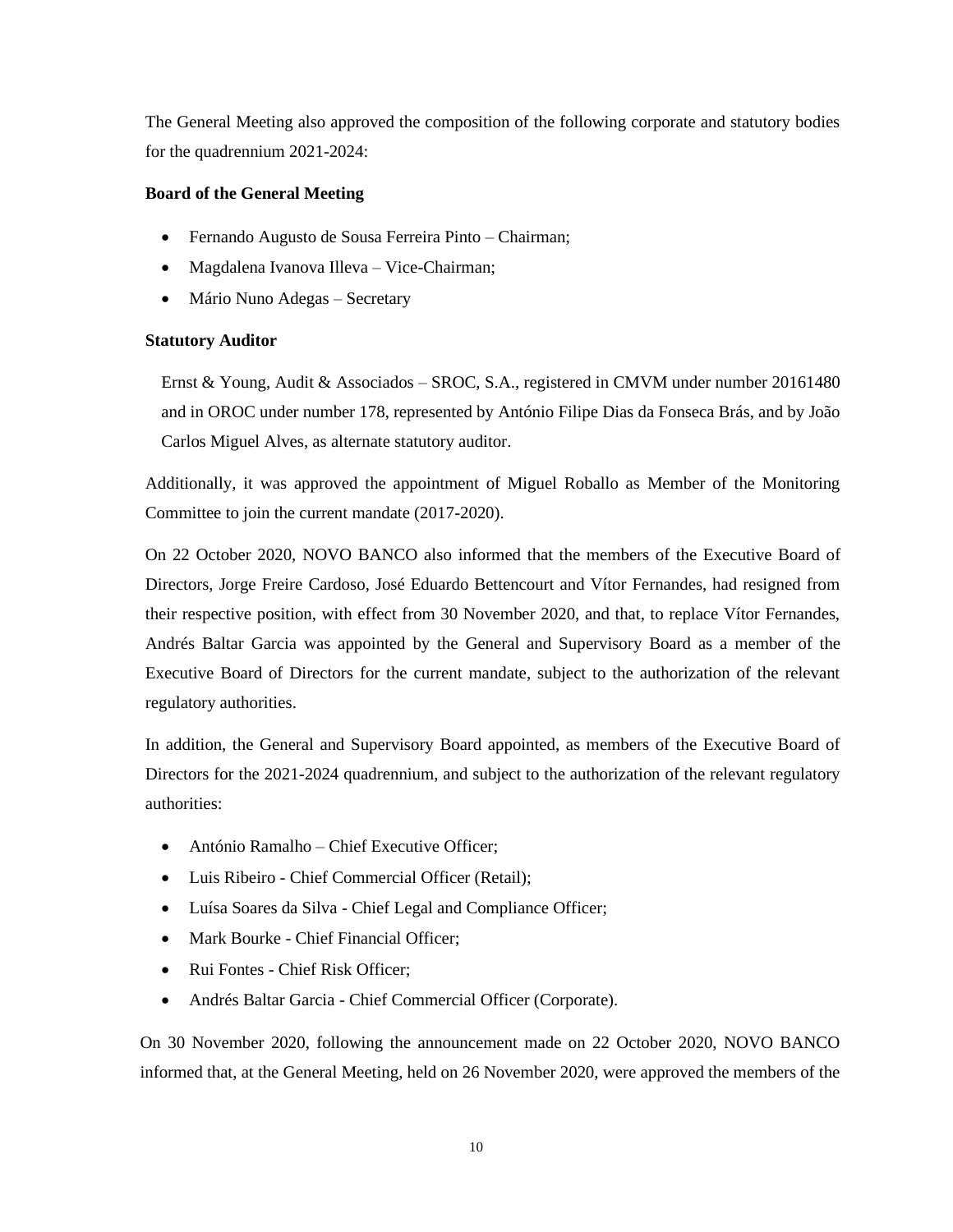Monitoring Committee as foreseen in the Contingent Capitalization Agreement, for the quadrennium 2021-2024.

In the mandate that begins on 1 January 2021, the Monitoring Committee will include the following members:

• **Chairman, appointed by Fundo de Resolução:** 

José Bracinha Vieira, currently Member of the Monitoring Committee for the current term.

• **Member, appointed by Fundo de Resolução:** 

Pedro Miguel Marques e Pereira, registered in the List of Official External Auditors since March 2009.

# • **Member, appointed by Fundo de Resolução and Novo Banco:**

Carlos Miguel de Paula Martins Roballo, currently Member of the Monitoring Committee for the current term.

On 27 November 2020, NOVO BANCO informed that it noted the approval of the legislative proposal no. 61/XIV/2 of the Portuguese Budget for 2021, which aims to withdraw the authorization for the Resolution Fund to transfer further funds to NOVO BANCO under the Contingent Capital Agreement. NOVO BANCO informed that it has fulfilled and continues to fulfil all its commitments. Furthermore, based on 3 years of fulfilment of its payment obligations by the Fundo de Resolução, NOVO BANCO believes that the Fundo de Resolução will continue to do so. Additionally, in this context, NOVO BANCO noted the statement of the Portuguese Prime Minister to the President of the ECB where he guaranteed "full compliance with the commitments undertaken in the framework of the sale of NOVO BANCO". NOVO BANCO's good liquidity position allows the Bank to continue to support the Portuguese economy, its corporate as well as retail customers.

On 9 December 2020, NOVO BANCO informed that, following the announcement on 22 October 2020 and the conclusion of the fit and proper process, on 1 December 2020, Andrés Baltar Garcia started his functions as member of the Executive Board of Directors of NOVO BANCO (Chief Commercial Officer – Corporate) for the current term of office (2017-2020).

On 22 December 2020, NOVO BANCO informed that, through its subsidiary GNB Gestão de Ativos, S.A., concluded of the sale of the total share capital of NOVO ACTIVOS FINANCIEROS ESPAÑA, SA ("**NAFE**") to TEAM & WORK 5000, SL, which holds 100% of the share capital of TREA ASSET MANAGEMENT, SGIIC, SA, for a total amount of €12.9 million. NAFE holds the total share capital of NOVO BANCO GESTION, S.G.I.I.C., S.A. and NOVO BANCO PENSIONES, S.G.I.I.C., S.A., and in November 2020 the assets under management totaled  $\epsilon$ 678 million. The sale has an expected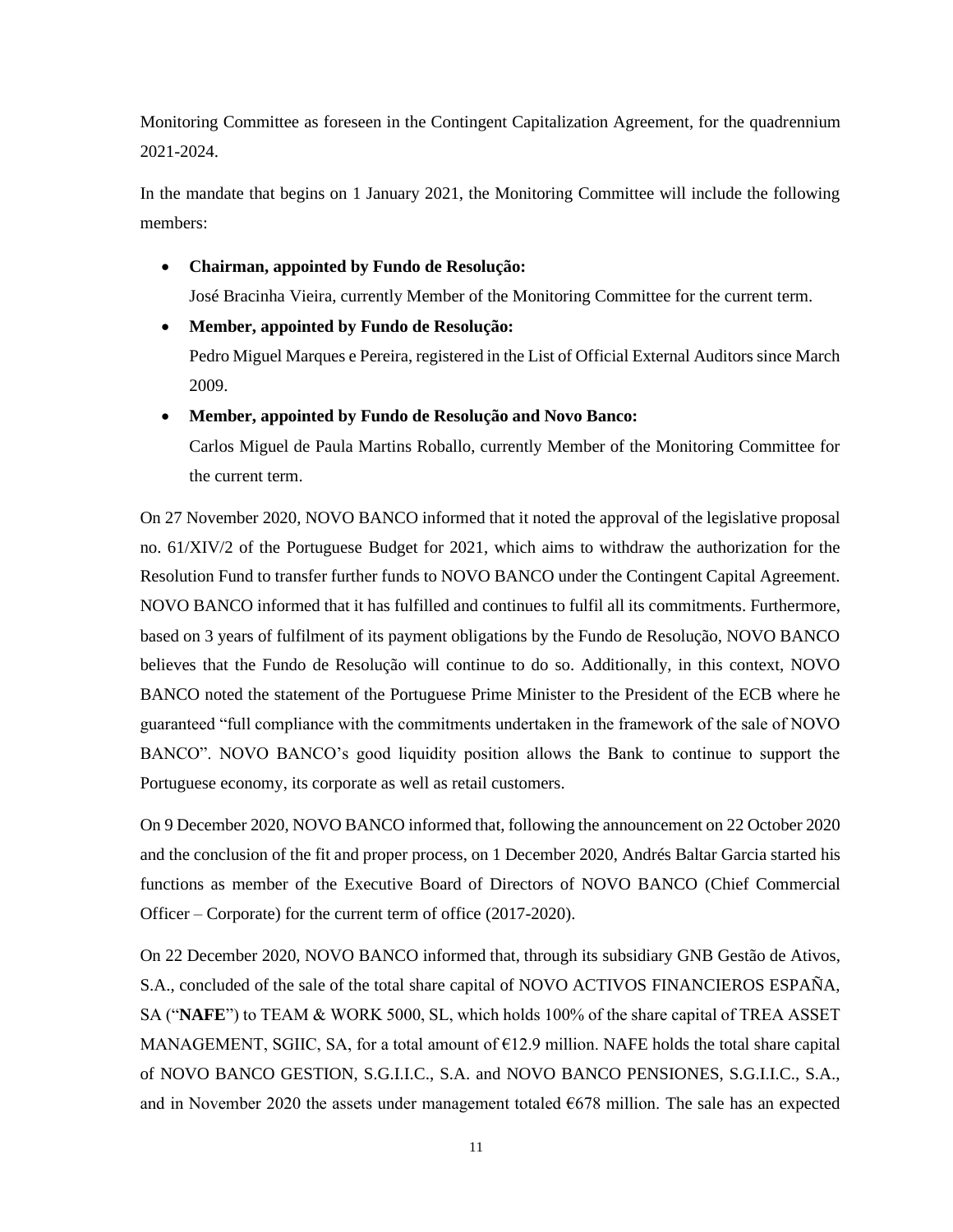positive impact on 2020 Income Statement, of approximately  $63.5$  million. This agreement is an important milestone in NOVO BANCO's divestment strategy of non-core assets and continuing its strategy of focusing on the domestic banking business.

On 28 December 2020, NOVO BANCO, S.A. ("NOVO BANCO") informed that following a competitive bid process, a Sale and Purchase Agreement was signed on 23 December 2020 for the sale of a portfolio of non-performing loans and related assets (also known as Project Carter), with a gross book value of 79 million euro, to a company owned by affiliated companies and advised by AGG Capital Management Limited and Christofferson, Robb & Company, LLC. The sale price totalled approximately 37 million euros, and the completion of the transaction, on the agreed terms, is expected to have a marginal positive impact on NOVO BANCO's income statement and capital. The agreement is subject to perimeter adjustments usual in transactions of this nature. The portfolio sold includes about 12,000 loans, none of which covered by the Contingent Capital Agreement. This agreement is an important milestone in NOVO BANCO's divestment strategy of nonperforming assets, allowing the Bank to purse its strategy of focusing on the domestic banking business.

# **VIII. THE PORTUGUESE MORTGAGE MARKET AND THE SERVICING OF THE COVER POOL**

On page 191 of the Base Prospectus, in the sub-section "*The Portuguese Mortgage Market*" of the "*The Portuguese Mortgage Market and the Servicing of the Cover Pool*" section:

(i) the second paragraph of the page shall be deleted and replaced as follows:

"Among the measures adopted by the Portuguese government, the establishement of a loan moratoria is of particular relevance in this regard. Decree-law no. 10-J/2020 of 26 March, as amended, establishes a temporary legal moratorium on certain financing agreements with a view to protecting the liquidity of companies and families (the "**Temporary Legal Moratorium**"). This regime entered into force on 27 March 2020 and, has subsequently been subject to several extensions, with interested entities currently being able to request access to the moratorium until 31 March 2021 for a maxium period of 9 months from the date of the notice of adherence (following the approval of Decree-Law 107/2020, of 31 December 2020). It includes, in relation to certain credit operations granted by financial institutions (excluding, among others, credit or financing for the purchase of securities or the acquisition of positions in other financial instruments), (i) a prohibition of revocation, in whole or in part, of credit lines and loans, in the amounts contracted, from 27 March 2020, (ii) an extension, for a period equal to the term of the measure, of all credits with payment of principal at the end of the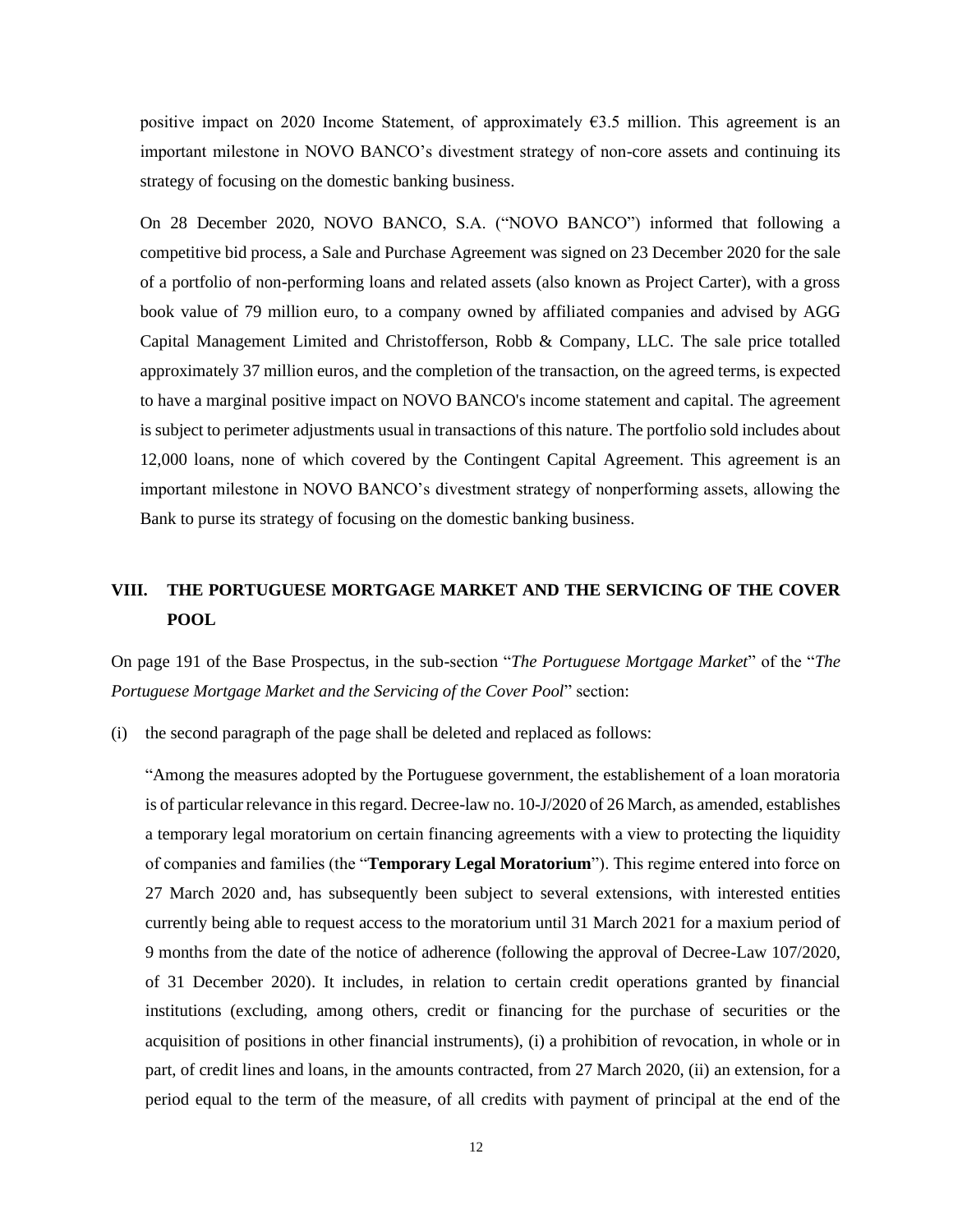contract in force as at 27 March 2020, together with all its associated elements, including interest, guarantees, notably those provided by the way of insurance or securities; and (iii) suspension, in relation to credits with partial instalments or other cash amounts payable, of payments of principal, rents and interest due, with the respective contractual payment plan being automatically extended, for a period equal to that of the suspension, in order to ensure that there are no charges other than those which may derive from the variability of the benchmark interest rate underlying the respective contract, and with all the elements associated with the respective contracts, including guarantees, also being extended."

(ii) in the fifth line of the third paragraph of the page, the following shall be added after "*18 March 2020*":

"*(or, for any interested entities adhering to the moratorium form 1 October 2020 onwards, on 1 January 2021)*"

### **IX. GENERAL INFORMATION**

On page 212 of the Base Prospectus, in the sub-section "*Significant or Material Change*" of the "*General Information*" section, the corresponding paragraph shall be deleted and replaced by the following:

"Save as disclosed elsewhere in this Base Prospectus, including but not limited to the Covid-19 and CCA related disclosures contained herein and in NOVO BANCO's results presentation and press release regarding its unaudited condensed consolidated financial statements for the nine-month period ended 30 September 2020, (i) there has been no significant change in the financial performance or financial position of the NOVO BANCO Group since 30 September 2020 and (ii) there has been no material adverse change in the prospects of the Issuer since 31 December 2019."

Furthermore, on page 214 of the Base Prospectus, in the sub-section "*Documents Available*" of the "*General Information*" section, paragraph g) shall be deleted and replaced by the following:

"g) the Common Representative Appointment Agreement" dated 23 October 2020."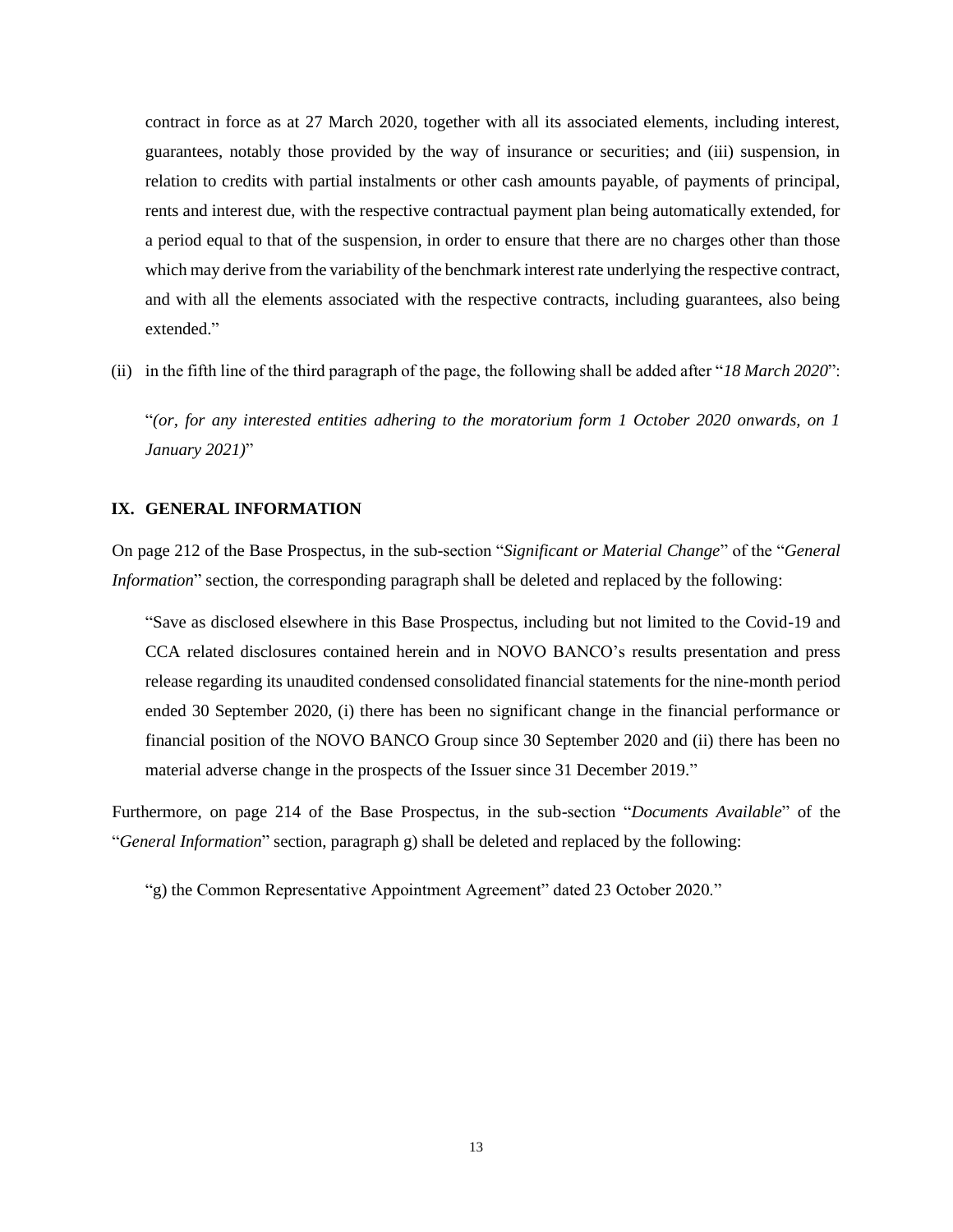# **X. DEFINITIONS**

On page 219 the Base Prospectus, in the "*Definitions*" section, the ninth and tenth paragraphs referring to the definitions of "Common Representative" and "Common Representative Appointment Agreement", respectively, shall be deleted and replaced by the following paragraphs:

" "**Common Representative**" means Bondholders, S.L., in its capacity as representative of the holders of the Covered Bonds pursuant to Article 14 of the Covered Bonds Law in accordance with the Terms and Conditions of the Covered Bonds and the terms of the Common Representative Appointment Agreement, having its registered office at Avenida de Francia 17, A, 1 46023 Valencia (Spain).

"**Common Representative Appointment Agreement**" means the agreement dated 23 October 2020 entered into between the Issuer and the Common Representative, as amended, supplemented and/or restated from time to time, and which sets out the terms and conditions upon and subject to which the Common Representative has agreed to act as Common Representative."

#### **XI. FINAL PAGES**

On page 233 of the Base Prospectus, the information on the Common Representative shall be deleted and replaced by the following:

# "**COMMON REPRESENTATIVE**

#### **Bondholders, S.L.,**

Avenida de Francia 17, A, 1 46023 Valencia (Spain)."

#### **XII. GENERAL**

This Supplement includes in respect of the Issuer all information contained within this Supplement together with all documents incorporated herein by reference.

To the extent that there is any inconsistency between (a) any statement in this Supplement or any statement incorporated by reference into the Base Prospectus by this Supplement (if any) and (b) any other statement in or incorporated by reference in the Base Prospectus, the statements in (a) above will prevail.

Except as disclosed in this Supplement no significant new factor, material mistake or material inaccuracy relating to information included in the Base Prospectus has arisen or been noted which is capable of affecting the assessment of the Covered Bonds issued under the Programme since the publication of the